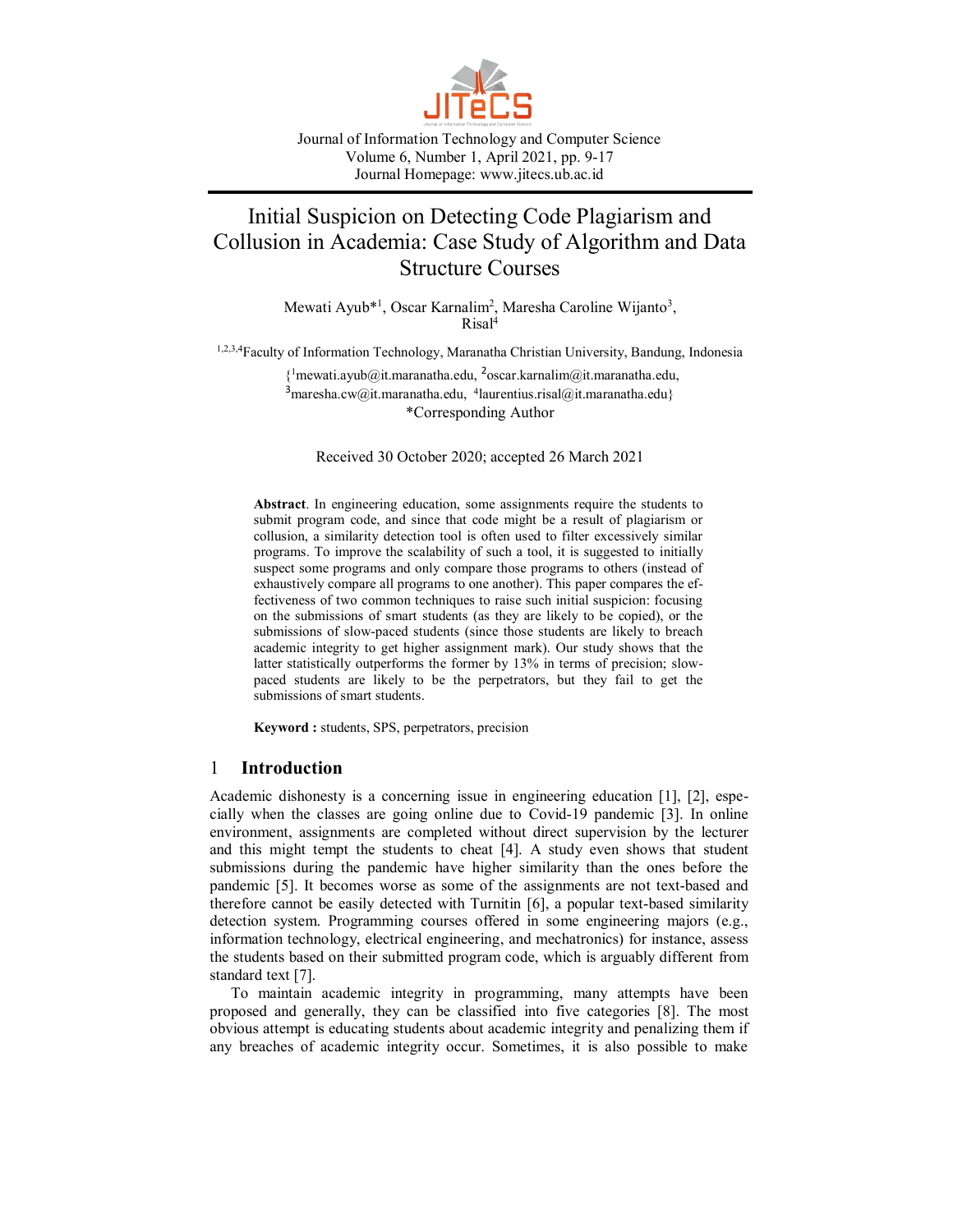cheating difficult by introducing additional restrictions during completion of the assignment (e.g., requiring students to do the work during a particular period of time while directly monitored by lecturers or tutors). Alternatively, lecturers can also reduce the benefits of cheating by giving many assignments with a small portion to the overall mark.

Considering student psychological states, lecturers can discourage cheating by informing them about the real consequences if they are cheating. They can also encourage students to maintain academic integrity by providing additional help like peer-assisted learning.

In programming courses, plagiarism and collusion are often found as attempts of breaching academic integrity. Code plagiarism refers to illegally reusing program code with no or limited acknowledgment to the authors [9]. Code collusion is quite similar to code plagiarism except that the original authors are aware of such misbehavior and let it happens [10].

To detect code plagiarism and collusion, a similarity detection tool like JPlag [11] is often used to raise suspicion of programs with unduly similarity. That kind of tool typically works in twofold [12]. Each student submission is translated to an intermediate representation like source code tokens [13], linearized syntax tree [14], and low-level tokens [15]. All submissions are subsequently compared to one another and submission pairs with overly high similarity are reported. The similarity algorithms vary from cosine similarity from Information Retrieval [16], running Karp-Rabin greedy string tiling [17] from string matching, to string alignment [18].

Many existing similarity detection tools are not really scalable due to cubic time complexity of their pairwise comparison, especially when a large number of long student submissions are involved. As a result, it is suggested to initially suspect some submissions based on the lecturer's knowledge about the students, and only compare those submissions to others [19]. This positively affects the scalability given that the time complexity becomes linear to the number of initially suspected submissions. Further, this might increase the accuracy as well since the excluded submissions are unlikely to be relevant.

Nevertheless, to the best of our knowledge, no studies specifically evaluate how the initial suspicion is raised, though it directly affects the effectiveness. An existing study about a scalable similarity detection tool [19] is only focused on the development of the tool and evaluating other aspects instead of how initial suspicion is raised. This paper compares two popular ways of raising initial suspicion. The first one is to use the submissions of smart students, assuming that these submissions are the main target of the perpetrators since they tend to result in high assignment mark. The second one is to use the submissions of slow-paced students, assuming that the students might be the perpetrators of academic dishonesty. As our case study, the comparison was performed on three programming classes for one academic semester with a total of 67 assignments and 1034 student submissions.

It is worth to note that this study does not contribute a new similarity detection for code plagiarism and collusion. Instead, it empirically compares two ways of using scalable similarity detection in three algorithm and data structure classes.

The paper is organized as follows: Section 2 describes our method evaluating the impact of initial suspicion; Section 3 shows our results and discussion; Section 4 explains our limitations; and finally Section 5 is about conclusions and future work.

### 2 **Method**

The study empirically compares the effectiveness of two techniques of raising initial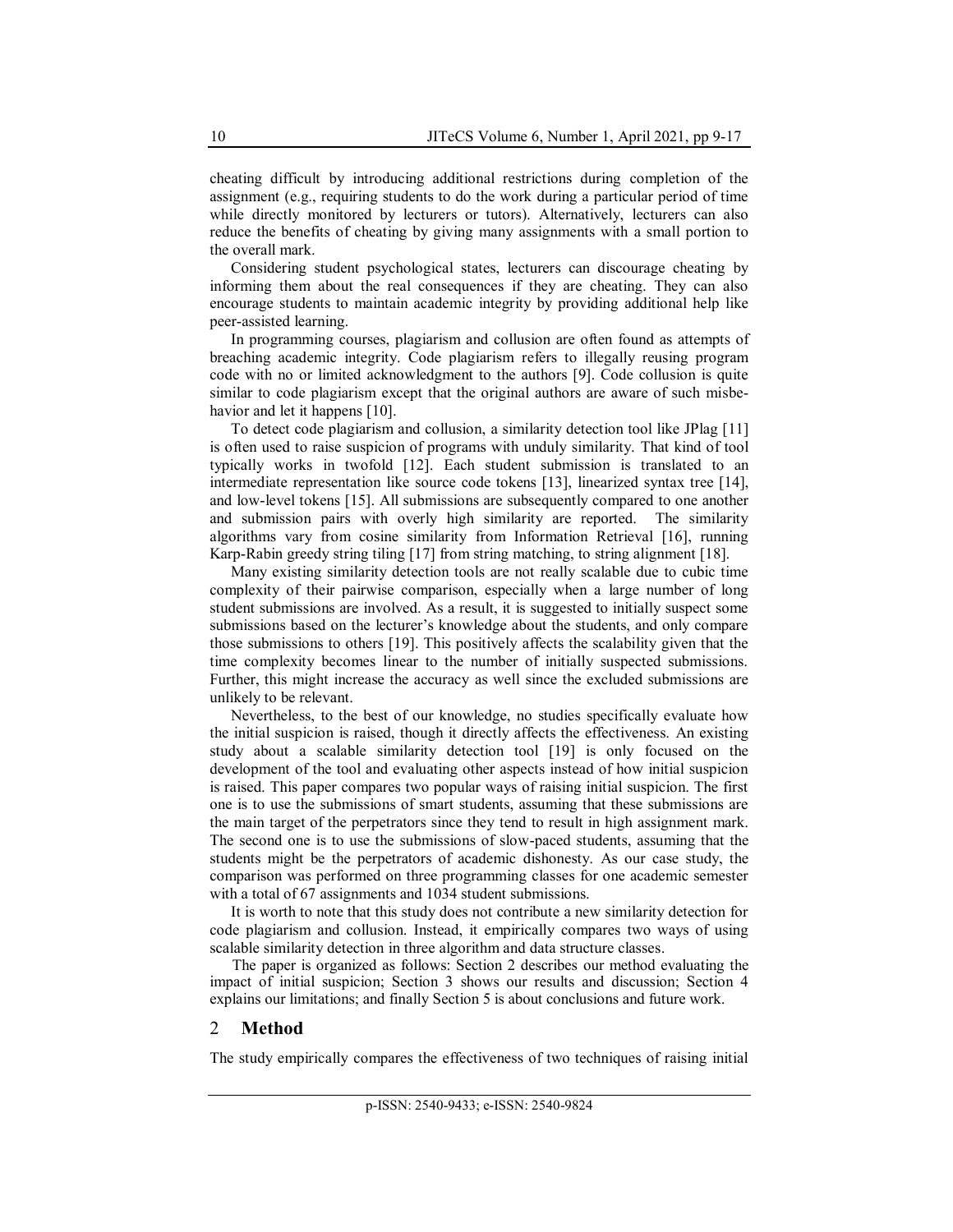suspicion. The first one initially suspects the submissions of smart students as those submissions are likely to be copied by the perpetrators who want to get a high assessment mark. The second one does the opposite by using the submissions of slow-paced students; some of those students might be the perpetrators since academic dishonesty often occurs as a result of desperate act seeking help [20] for higher assignment mark. For convenience, the former will be referred to as smart-oriented suspicion (SS) while the latter will be referred to as slow-paced oriented suspicion (SPS).

Both techniques of raising initial suspicion require lecturer's knowledge about student academic performance. We cannot therefore use publicly available data sets [21], [22], [23], [24] as they have no such information. We create our own data set just for this purpose.

As our case study, the comparison was performed on three classes of algorithm and data structure; two of them covered basic materials (BC) while another one covered the ad-vanced ones (AC). In total there are 1034 student submissions collected from 41 weekly student assignments for one academic semester (14 weeks). Table 1 shows statistics of the average, maximum, and minimum score of each class. On average, their scores are not much different.

|                 | Table 1 Statistics |         |                |         |  |
|-----------------|--------------------|---------|----------------|---------|--|
| <b>Class</b>    | Number of          | Average | <b>Maximum</b> | Minimum |  |
|                 | students           | score   | score          | score   |  |
| BC <sub>1</sub> | 29                 | 86.43   | 100            | 24.14   |  |
| BC2             | 17                 | 79.63   | 98.07          | 3.21    |  |
| AC              |                    | 80.2    | 92.1           | 70.2    |  |

BC contributes 28 weekly assignments as it has two classes (BC1 and BC2) in which each of them has 14 weekly assignments. The assignments are about implementing the algorithm and data structure taught in the lecture with Python as the programming language. Some weekly assignments consist of more than one task. In terms of class size, the first class has 29 students enrolled while the second one only has 17 students.

AC has 13 Java and one C# weekly assignments. Since our search of copied programs was based on a similarity detection tool that does not cover C# (will be explained later), only the Java assignments are considered. They are about implementing algorithm and data structure and learning new programming languages. Similar to BC, the assignments occasionally have more than one task. AC has one class with nine students enrolled.

Our method works as in Figure 1. At first, student code files were collected for all assignments. For each class, the lecturer was asked to find copied programs of each weekly assignment with both suspicion techniques, via the help of a similarity detection tool proposed in [19].

The tool [19] searches similar code files in the same assignment based on the given code file. It has four modes. The first one is to convert the code file to token string and then measure the similarity with RKRGST, which is partly adapted from JPlag [11]. The second one is similar to the first except that RKRGST is replaced with cosine similarity from Information Retrieval, which is more time-efficient but less accurate. The third one is derived from the second, but the token string is taken from a linearized syntax tree, that is believed to be more effective though the translation takes a considerable amount of time. The fourth one uses a linearized syntax tree but with cosine similarity to compensate for its long execution time. Further details about the tool can be found in the following paper [19].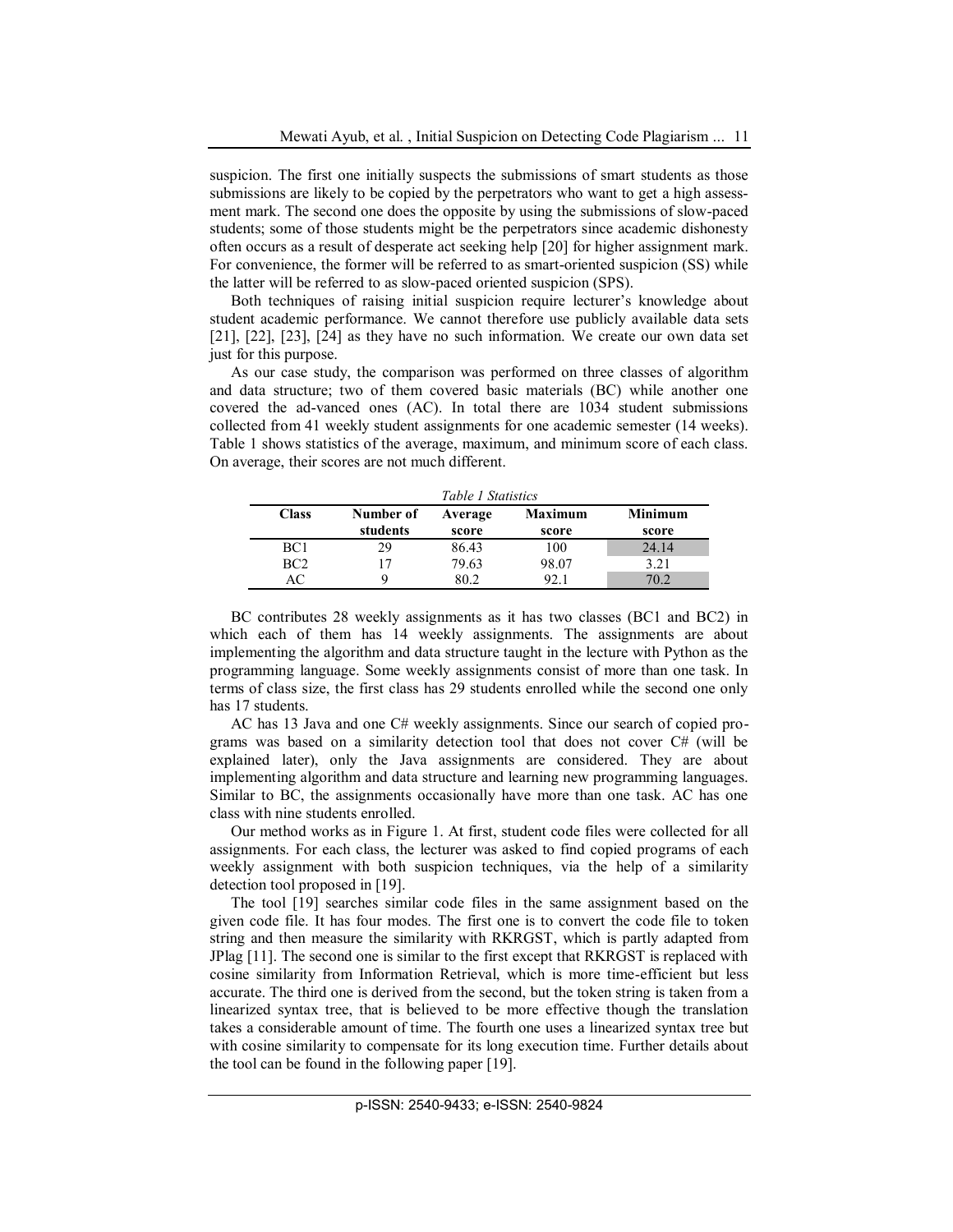In this case, we set the tool to use the second mode, token string with cosine similarity since it is arguably the most scalable one. We do not use several similarity measurements as our main goal is to evaluate the effectiveness of common techniques of raising initial suspicion, not the similarity measurements.

Per initially suspected submission, the tool compared it with other submissions in which top-5 program pairs with the highest similarity were used as the basis of performance comparison. A suspicion technique is more effective than another if its suggested program pairs result in higher effectiveness.

Precision, a metric from information retrieval [25] was used to represent the effectiveness. It is the proportion of suggested program pairs that are actually copied (true positives) to all suggested program pairs (true  $+$  false positives). Typically, this metric is featured with recall, which is the proportion of suggested program pairs (true positives) that are actually copied to all copied program pairs (true positives  $+$  false negatives). However, since the determination of copied program pairs is based on the suggested program pairs, that metric is not applicable as the result will be the same to precision; both will have the same divider. If there were more than one initially suspected submission, the precision would be averaged prior comparison. The formula of precision is given in (1) and recall in (2).



Since the assignments are arguably simple, the resulted precision is not expected to be high. However, we believe this is not an issue in our study as our goal is to compare the suspicion techniques, not to propose an effective technique.

## **3 Result and Discussion**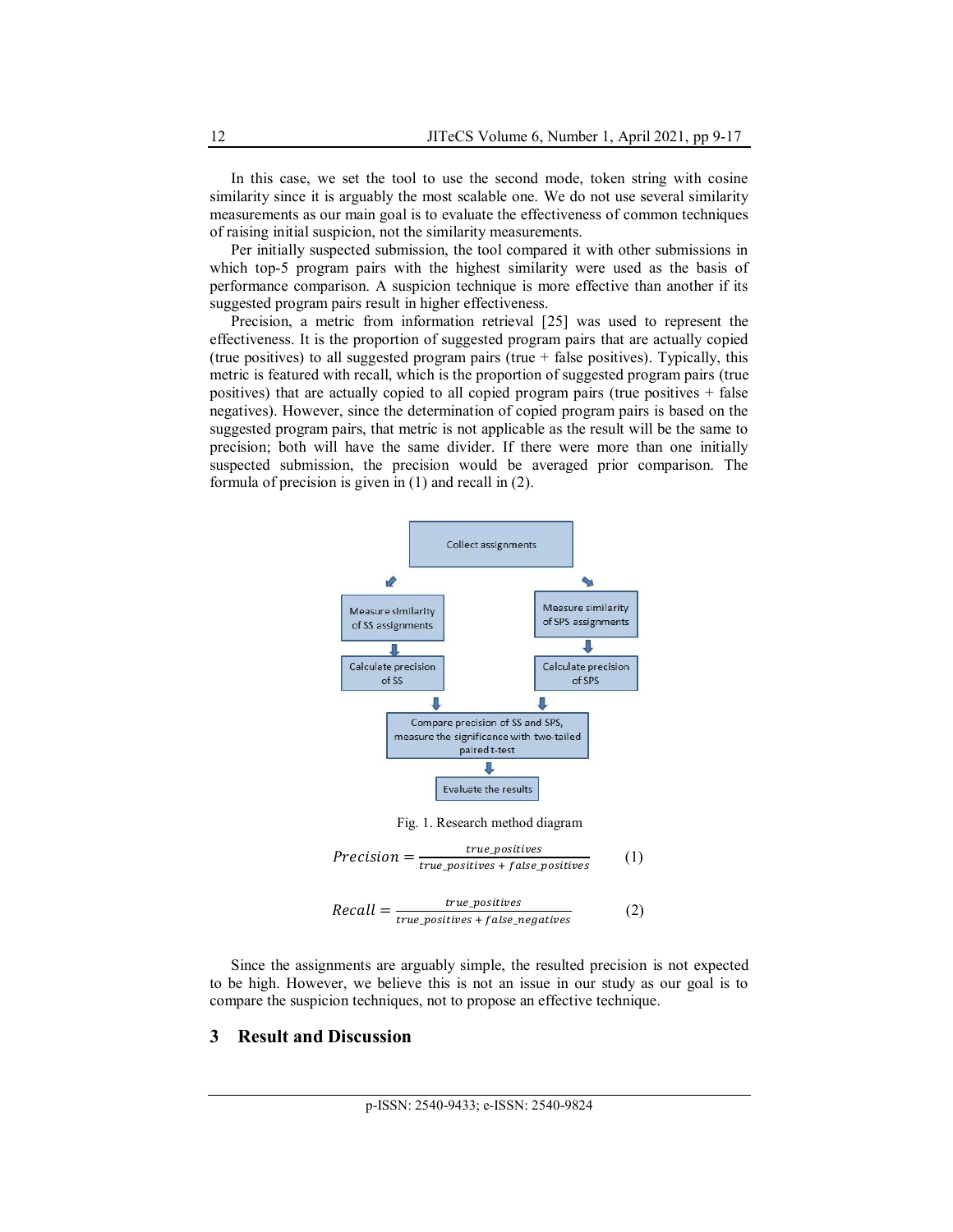Table 2 shows that both techniques result in zero precision in half of BC1 assessments. Further observation shows that these assignments only had one expected solution with limited possible variation; most of them were given in early lecture weeks and they were simple by default. Moreover, there was no convincing evidence for plagiarism and collusion on their suggested program pairs (e.g., uncommon identifier names or whitespaces).

More BC1 assignments favor SPS than SS; the former outperforms the latter in five of seven remaining assignments (week 6, 7, 8, 12, and 14). The perpetrators were mostly slow-paced students, but on most occasions, they copied the code from average-paced or other slow-paced students. The smart students were aware of the consequences of letting their code copied by the perpetrators and decided to keep their code only for their own.

In general, SS and SPS are equally effective. Their averaged precision scores are similar (12% and 14% respectively) while the difference is only about 2%. When measured with two-tailed paired t-test with 95% confidence rate, the difference is not significant (p-value  $= 0.6$ ).

| Week    | Table 2 Resulted precision for $D \cup I$<br>SS | <b>SPS</b> | $SPS - SS$ |
|---------|-------------------------------------------------|------------|------------|
|         | $0\%$                                           | $0\%$      | $0\%$      |
| 2       | $0\%$                                           | $0\%$      | $0\%$      |
| 3       | $0\%$                                           | $0\%$      | $0\%$      |
| 4       | $0\%$                                           | $0\%$      | $0\%$      |
| 5       | $0\%$                                           | $0\%$      | $0\%$      |
| 6       | 40%                                             | 60%        | 20%        |
| 7       | 30%                                             | 40%        | 10%        |
| 8       | $0\%$                                           | 40%        | 40%        |
| 9       | $0\%$                                           | $0\%$      | $0\%$      |
| 10      | $0\%$                                           | $0\%$      | $0\%$      |
| 11      | 20%                                             | $0\%$      | $-20%$     |
| 12      | $0\%$                                           | 20%        | 20%        |
| 13      | 40%                                             | $0\%$      | $-40%$     |
| 14      | 36%                                             | 40%        | 4%         |
| Average | 12%                                             | 14%        | 2%         |

*Table 2 Resulted precision for BC1*

For BC2 assignments, fewer assignments result in zero precision for both techniques at once. Table 3 shows only week 1 and week 9 fall to that category, though the assignments were similar to those given in BC1. Further observation shows that the perpetrators in this class left many convincing pieces of evidence for plagiarism and collusion, even for simple tasks. The copied programs either have uncommon variable names, logic flows, or whitespaces.

Among the remaining twelve assignments, nine of them favor SPS over SS while two of them see both as equally effective. Similar to BC1, the perpetrators were slowpaced students who did not copy code from smart students. They mainly got the code from average or slow-paced students. The smart students were good in not sharing their code to others.

SPS is more effective than SS since its average precision (47%) is 13% higher. However, the difference is still not statistically significant, though the p-value is lower than that of BC1 (p-value  $= 0.1$ ).

The effectiveness of suspicion techniques might be affected by the students' behavior. BC2 results in higher averaged precision than BC1 for both techniques despite they share the same assignment tasks. Further, it has fewer zero precision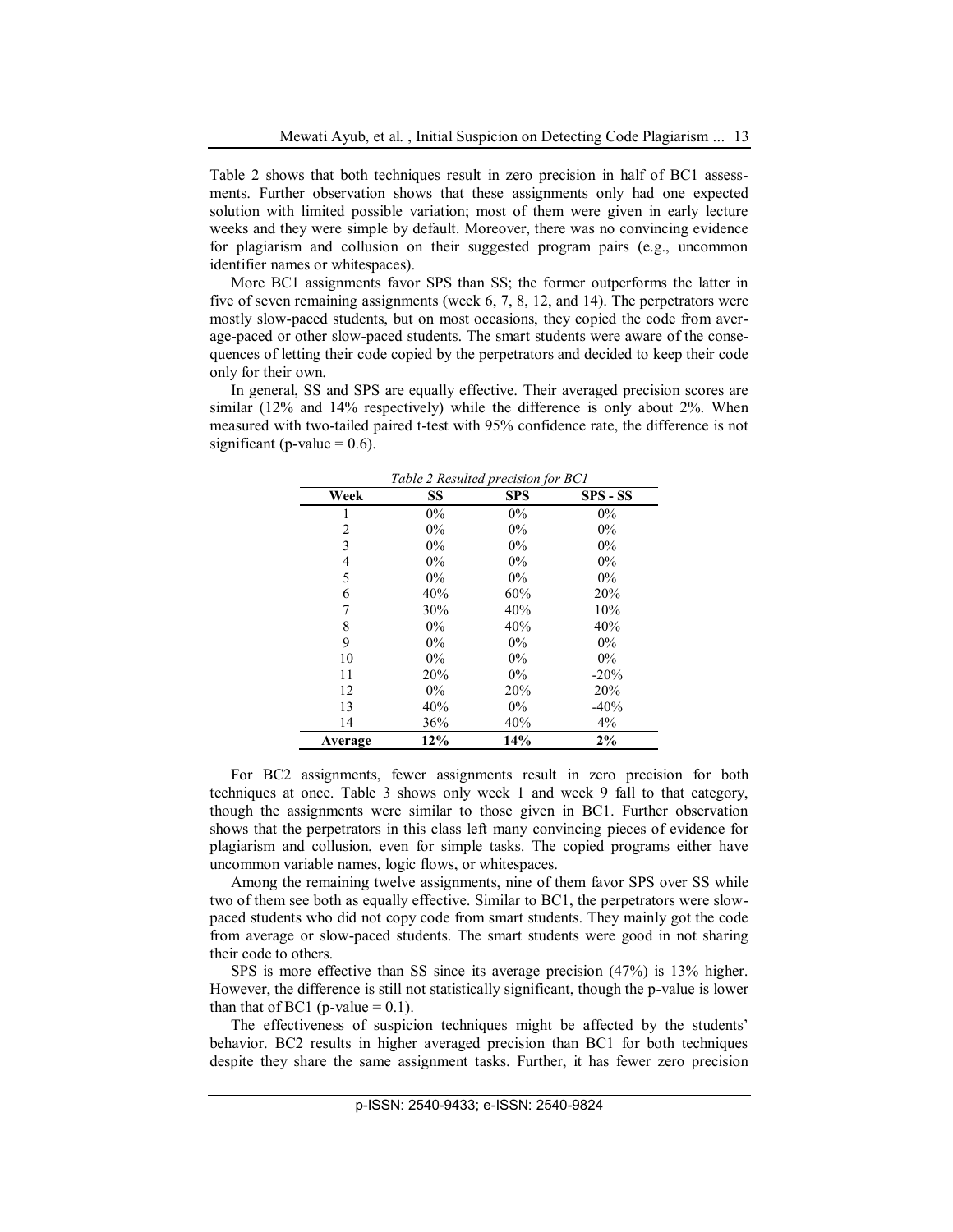scores and favors SPS more. We observe two potential reasons. First, BC2 perpetrators exclusively copied code with unusual patterns and those patterns were useful for raising suspicion. Second, BC2 had more perpetrators than BC1 and most of them were recognized by the lecturer as slow-paced students.

 $T$ *R*  $P$  **B** $R$ <sup>2</sup>  $P$   $P$   $P$ 

| Week           | SS    | <b>SPS</b> | SPS - SS |
|----------------|-------|------------|----------|
| 1              | $0\%$ | $0\%$      | $0\%$    |
| 2              | $0\%$ | 40%        | 40%      |
| 3              | 40%   | 40%        | $0\%$    |
| $\overline{4}$ | 60%   | 65%        | $5\%$    |
| 5              | 80%   | 80%        | $0\%$    |
| 6              | 100%  | 50%        | $-50%$   |
| 7              | 80%   | 85%        | $5\%$    |
| 8              | 80%   | 100%       | 20%      |
| 9              | $0\%$ | $0\%$      | $0\%$    |
| 10             | $0\%$ | 20%        | 20%      |
| 11             | $0\%$ | 40%        | 40%      |
| 12             | 40%   | 50%        | 10%      |
| 13             | $0\%$ | 20%        | 20%      |
| 14             | $0\%$ | 73%        | 73%      |
| Average        | 34%   | 47%        | 13%      |

Table 4 shows that no AC assignments result in zero precision for both suspicion techniques at once. In other words, at least one of our proposed techniques is guaranteed to suggest copied programs, which is promising. Similar to BC2, many of the perpetrators left convincing evidence (primarily uncommon identifier names), and those were really useful for raising suspicion of plagiarism and collusion.

Among 14 assignments, ten of them favor SPS, one favors SS, two favor both equally, and one is not applicable for this study (week 13) given the assignment was completed in C#, a programming language that is not covered by our tool. SPS is more effective than SS as the averaged precision is about two times higher (47%) and the difference is statistically significant when measured with two-tailed paired t-test with 95% confidence rate (p-value  $= 0.01$ ). The perpetrators were mostly slow-paced students and they copied the programs from average-paced or slow-paced students instead of the smart ones.

| Week | SS    | <b>SPS</b> | <b>SPS-SS</b> |
|------|-------|------------|---------------|
|      | 20%   | 20%        | $0\%$         |
| 2    | $0\%$ | 20%        | 20%           |
| 3    | $0\%$ | 20%        | 20%           |
| 4    | 40%   | 20%        | $-20%$        |
| 5    | 20%   | 27%        | 7%            |
| 6    | 20%   | 44%        | 24%           |
| 7    | 100%  | 100%       | $0\%$         |
| 8    | 60%   | 70%        | 10%           |
| 9    | $0\%$ | 33%        | 33%           |
| 10   | $0\%$ | 73%        | 73%           |
| 11   | $0\%$ | 80%        | 80%           |
| 12   | $0\%$ | 52%        | 52%           |
| 13   | NA    | NA         | <b>NA</b>     |
| 14   | 40%   | 50%        | 10%           |

*Table 4 Resulted precision for AC*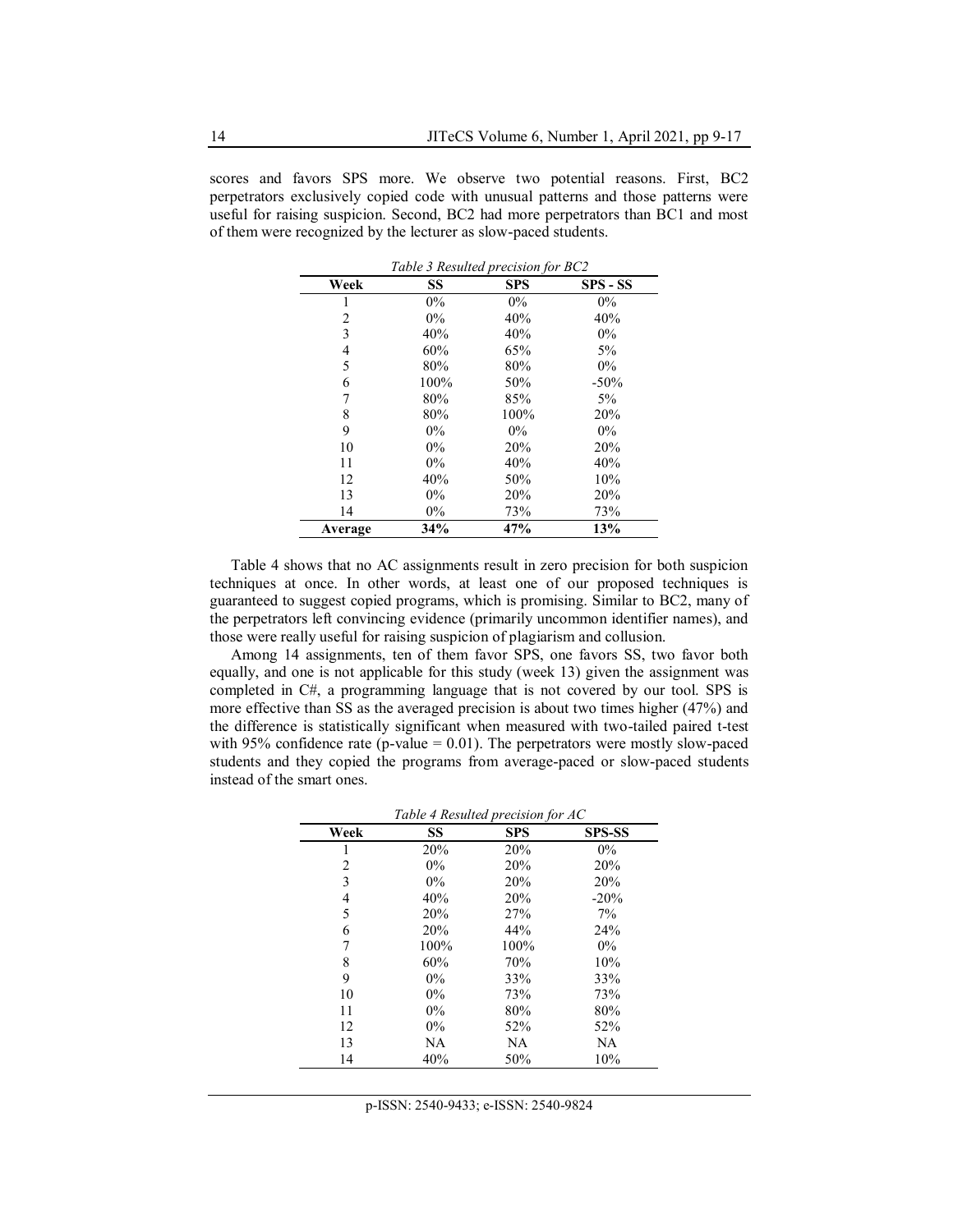Mewati Ayub, et al. , Initial Suspicion on Detecting Code Plagiarism ... 15

| ,, |  |  |
|----|--|--|
|    |  |  |

When all assignments are considered, SS results in 23% averaged precision while SPS results in 36%. SPS is generally more effective than SS since most of the perpetrators were slow-paced students and they failed to copy the code from smart students. The difference is statistically significant as the p-value is lower than 0.01 when measured with two-tailed paired t-test with 95% confidence rate.

## **4 Limitations of the Study**

Our study has three limitations. First, we only considered three algorithm and data structure classes. It is possible that the findings might be changed when more classes are considered and/or the study was performed on other programming courses like object-oriented programming. Second, the similarity measurement used in our study is cosine similarity with token strings. The findings can be different if the similarity measurement is replaced with other algorithms like running Karp-Rabin greedy string tiling [17], and/or it utilizes more advanced intermediate representations like syntax tree [14]. Third, per initially suspected submission, only top-five program pairs with the highest similarity are considered. More program pairs involved might change the findings as they affect the resulted precision.

# **5 Conclusion and Future Work**

To improve the scalability of code plagiarism and collusion detection, it is arguably important not to compare all student programs to one another. Consequently, a study suggests to initially suspect some programs and only compare those programs to others. This paper compares the effectiveness of two common techniques of raising initial suspicion of plagiarism and collusion. The first one focuses on the programs of smart students, which are likely to be copied if the perpetrators aim to get high assignment marks. The second one focuses on the programs of slow-paced students since those students might breach academic integrity to gain higher assignment marks.

According to the study, future use of scalable similarity detection is expected to focus on slow-paced students. That results in higher effectiveness since these students are likely to be the perpetrators and they copy the programs from average-paced or other slow-paced students. They might want to get the programs from smart students but apparently, those smart students are smart to keep their programs for themselves.

It is worth noting that both techniques of raising initial suspicion do not show high precision. Focusing on smart students only shows 23% on average while focusing on slow-paced students shows 36%. This is due to the fact that the assignments are arguably simple, and it is quite difficult to differentiate evident similarity from the coincidental one.

For future work, we plan to integrate student performance to a code similarity detection system so that it can automatically list the slow-paced students and compare their programs to others. We also plan to reconduct this study on assignments from other programming courses to check the consistency of our findings.

### **6 Acknowledgment**

This research has been supported by a research grant provided by Maranatha Christian University, Indonesia. The authors would like to thank Gisela Kurniawati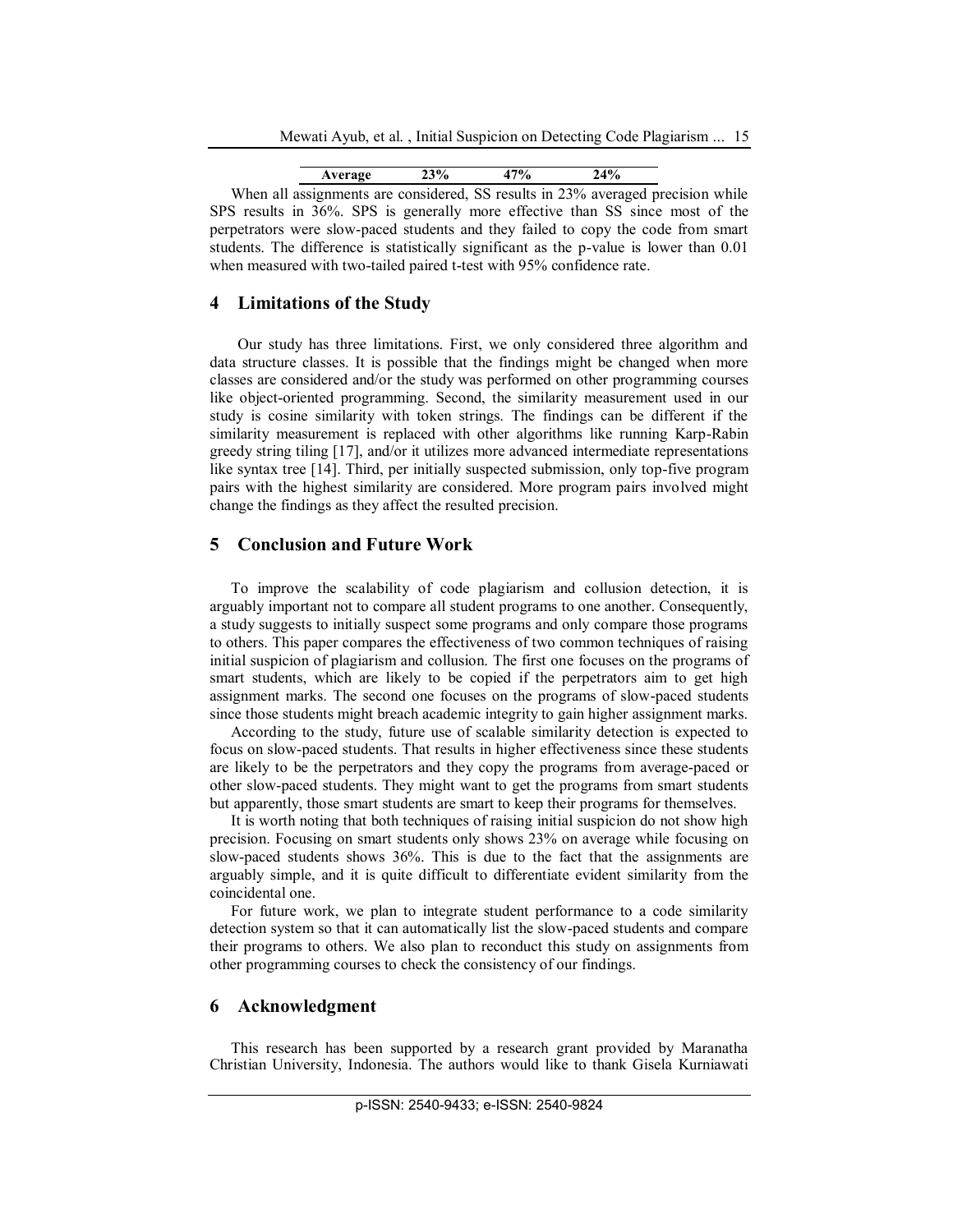and Rossevine Artha Nathasya from Maranatha Christian University for their participation in this study.

#### **References**

- 1. Metruk, R.: Confronting the Challenges of MALL: Distraction, Cheating, and Teacher Readiness. International Journal of Emerging Technologies in Learning (iJET), 15(2), 4–14 (2020).
- 2. Halak, B. and El-Hajjar, M.: Plagiarism detection and prevention techniques in engineering education. In: 11th European Workshop on Microelectronics Education, pp. 1–3, Southhampton (2016).
- 3. Masterson,M. : An Exploration of the Potential Role of Digital Technologies for Promoting Learning in Foreign Language Classrooms: Lessons for a Pandemic. International Journal of Emerging Technologies in Learning (iJET), 15( 14) , 83–96 (2020).
- 4. McCabe, D.L., Treviño, L.K., and Butterfield, K.D. : Cheating in academic institutions: a decade of research. Ethics & Behavior, 11(3), 219–232 (2001).
- 5. Karnalim, O., Simon, Ayub, M., Kurniawati, G., Nathasya, R. A. and Wijanto, M. C.: Work-in-Progress: Syntactic Code Similarity Detection in Strongly Directed Assignments. In 2021 IEEE Global Engineering Education Conference (EDUCON), (2021).
- 6. Batane, T.: Turning to Turnitin to Fight Plagiarism among University Students. Journal of Educational Technology & Society, 13(2), 1–12 (2010).
- 7. Simon, Cook, B., Sheard, J., Carbone, A., and Johnson, C. : Academic integrity: differences between computing assignments and essays. In: 13th Koli Calling International Conference on Computing Education Research, pp. 23–32, (2013).
- 8. Sheard, J., Simon, Butler, M., Falkner, K., Morgan, M. and Weerasinghe, A.: Strategies for Maintaining Academic Integrity in First-Year Computing Courses. In ITiCSE '17: Proceedings of the 2017 ACM Conference on Innovation and Technology in Computer Science Education, pp. 244-249, (2017).
- 9. Cosma, G. and Joy, M.: Towards a definition of source-code plagiarism. IEEE Transactions on Education, 51(2), 195–200 (2008).
- 10. Fraser, R.: Collaboration, collusion and plagiarism in computer science coursework. Informatics in Education, 13(2), 179–195 (2014).
- 11. Prechelt, L., Malpohl, G., and Philippsen, M.: Finding plagiarisms among a set of programs with JPlag. Journal of Universal Computer Science, 8(11), 1016–1038 (2002).
- 12. Karnalim, O., Simon, and Chivers, W.: Similarity detection techniques for academic source code plagiarism and collusion: a review. In: IEEE International Conference on Teaching, Assignment, and Learning for Engineering (TALE), (2019).
- 13. Bejarano, A.M., García, L.E., and Zurek, E.E.: Detection of source code similitude in academic environments. Computer Applications in Engineering Education, 23(1), 13–22  $(2015)$ .
- 14. Wang, L., Jiang, L., and Qin, G.: A search of Verilog code plagiarism detection method. In: 13th International Conference on Computer Science & Education, pp. 1–5, (2018).
- 15. Karnalim, O.: IR-based technique for linearizing abstract method invocation in plagiarismsuspected source code pair. Journal of King Saud University - Computer and Information Sciences, 31(3), 327–334 (2019).
- 16. Flores, E., Barrón-Cedeño, A., Moreno, L. and Rosso, P.: Uncovering source code reuse in large-scale academic environments. Computer Applications in Engineering Education, 23(3), 383–390 (2015).
- 17. Wise, M.J.: YAP3: improved detection of similarities in computer program and other texts. In: 27th SIGCSE Technical Symposium on Computer Science Education, pp. 130–134, (1996).
- 18. Huang, X., Hardison, R.C., and Miller, W.: A space-efficient algorithm for local similarities. Bioinformatics, 6(4), 373–381 (1990).
- 19. Franclinton, R., Karnalim, O., and Ayub, M.: A Scalable Code Similarity Detection with